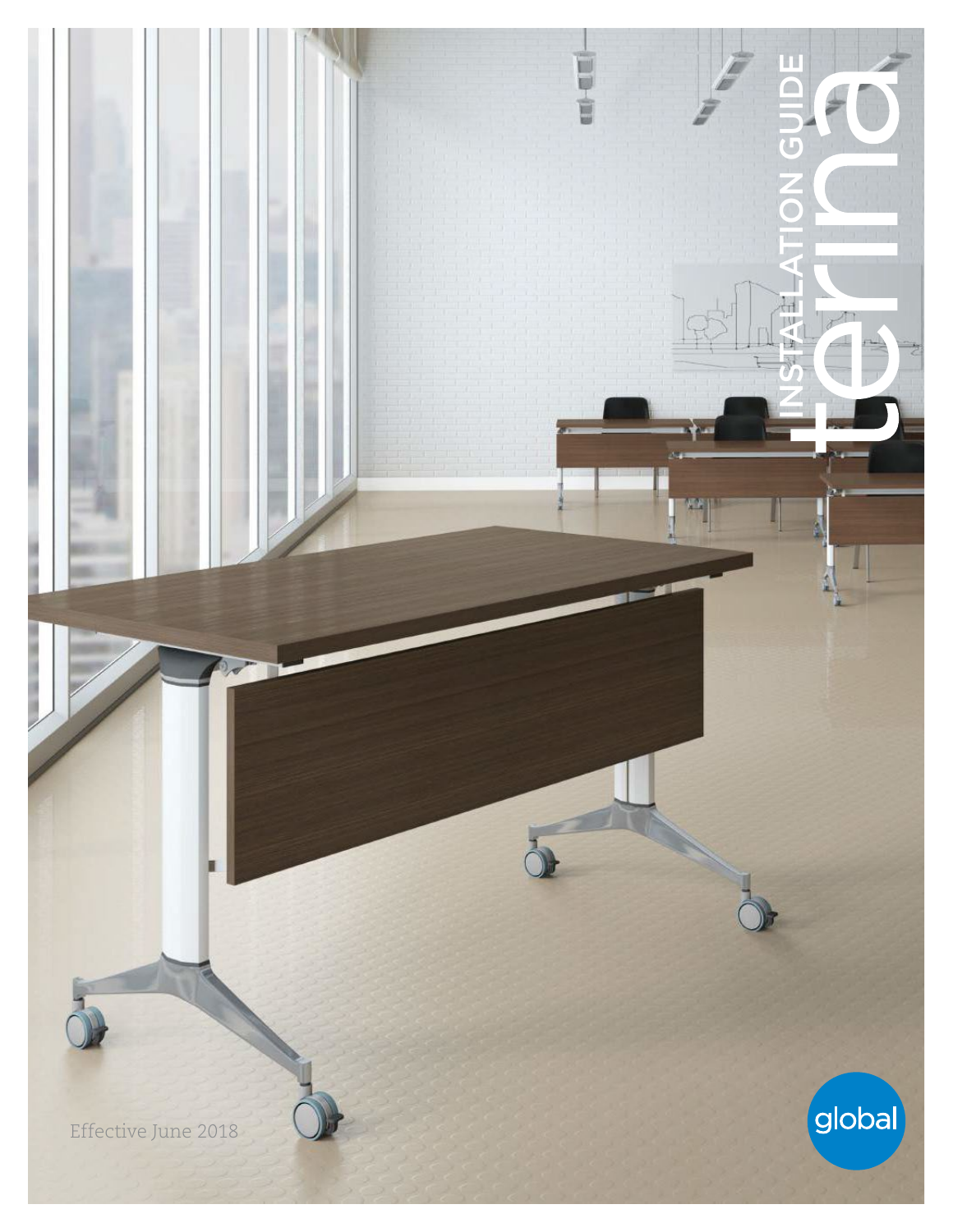## **TERINA INSTALLATION GUIDE** GLOBAL*Contract* • Fall 2017



globalcontract.com •Page **74**

M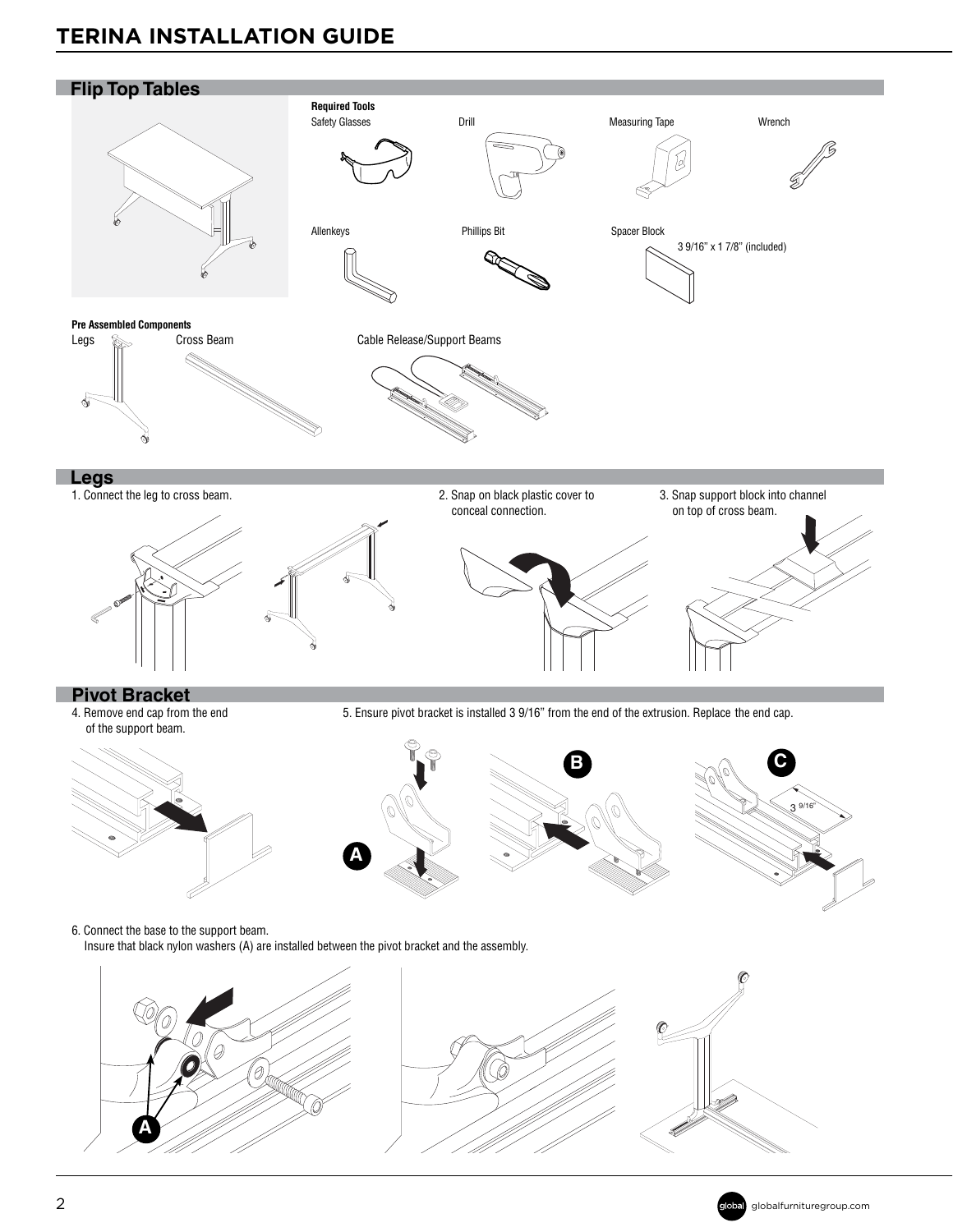## **Flip top table top**

7. Connect the beams to the table top using the pilot holes provided.

Installation of the control of the control of the control of the control of the control of the control of the<br>Installation of the control of the control of the control of the control of the control of the control of the



8. Position cable release mechanism in the center of the table 1" from the user edge and screw into the underside of the top.



9. Secure the cables to underside of the top with the provided brackets (4).



Page • **75** globalcontract.com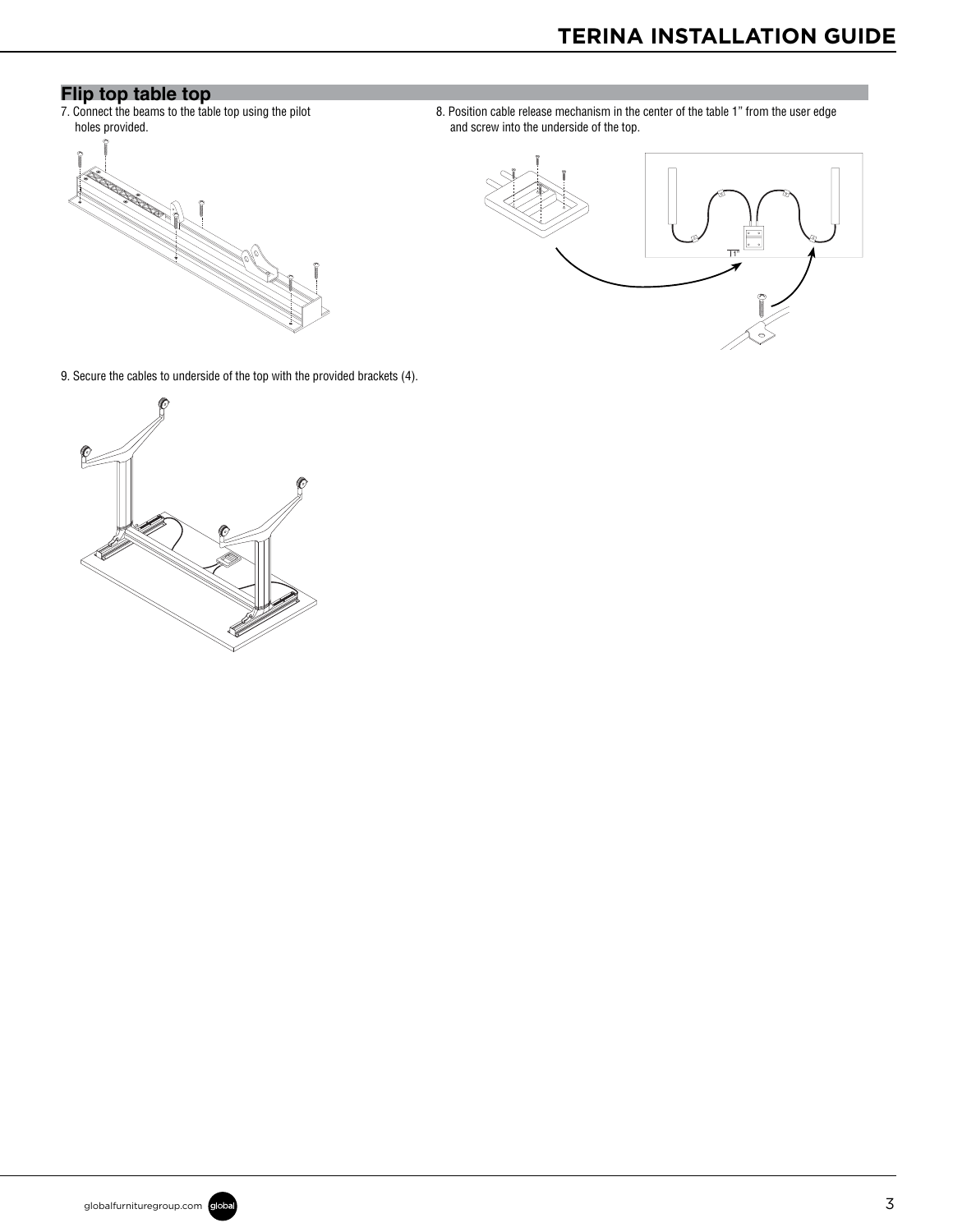## **Optional Modesty Panel**

1. Remove end cap and insert bolt into the inside slot. Use the rubber mallet to secure the end cap in original position.



2. Use the guide to position the bolt with washer and nut 1 7/8" from the end. Tighten nut in place.



3. Connect the modesty bracket as shown.

 Insure that nylon washers (A) are installed on either side of the modesty bracket.





globalcontract.com •Page **76**

INSTALLATION GUIDELINES